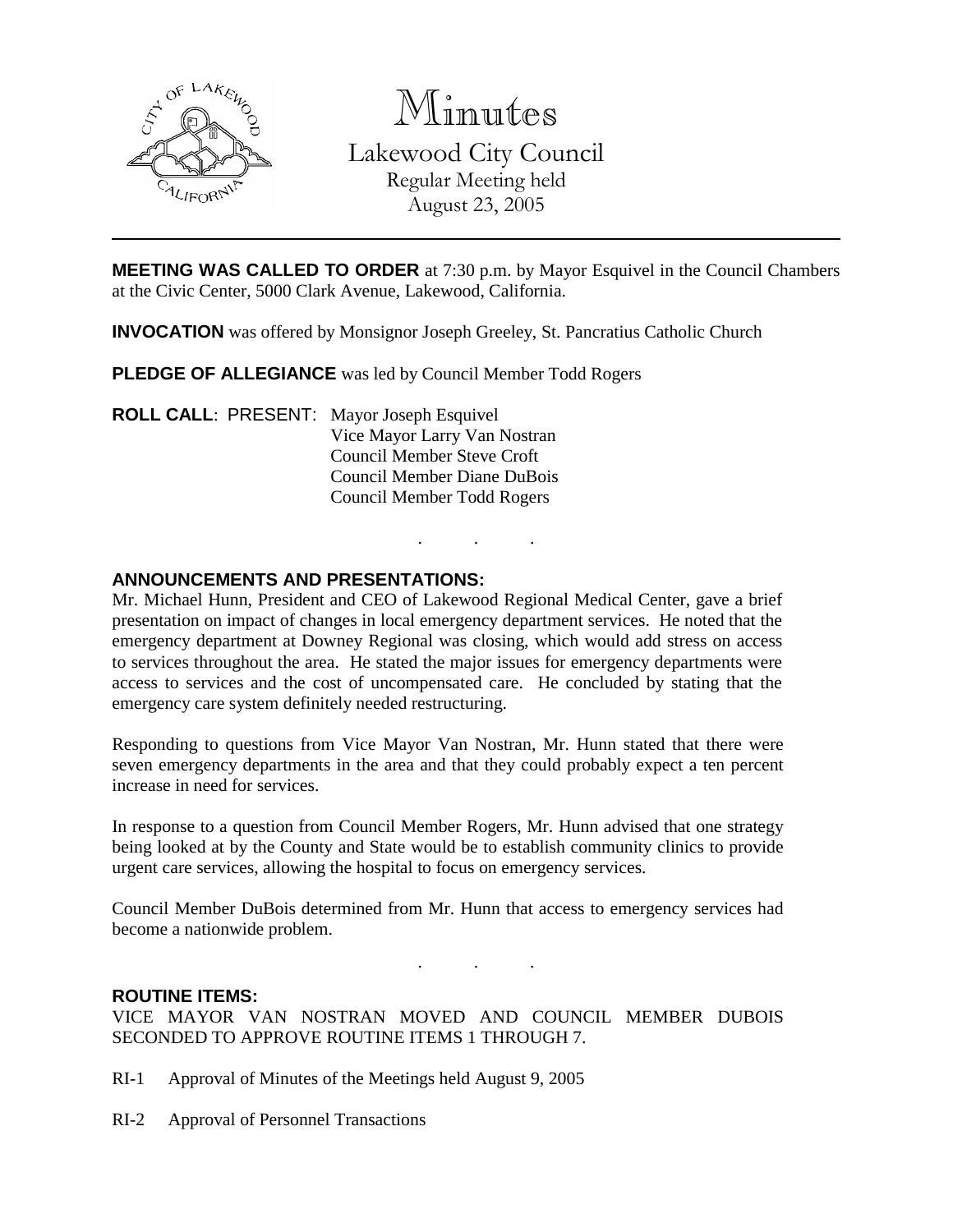City Council Minutes August 23, 2005 Page 2

#### **ROUTINE ITEMS:** Continued

- RI-3 Approval of Registers of Demands dated August 4, and August 11, 2005
- RI-4 Approval of Monthly Report of Investment Transactions
- RI-5 RESOLUTION NO. 2005-56; DESIGNATION OF APPLICANT'S AGENT RESOLUTION
- RI-6 Approval of Amendment to Agreement with AESCO Technologies, Inc.
- RI-7 Approval of Lease of Water Rights to South Montebello Irrigation District

UPON ROLL CALL VOTE, THE MOTION WAS APPROVED:

AYES: COUNCIL MEMBERS: Van Nostran, Croft, DuBois, Rogers and Esquivel NAYS: COUNCIL MEMBERS: None

### **2.1 • ORDINANCE NO. 2005-8; PERTAINING TO PROPERTY MAINTENANCE STANDARD**

. . .

Mayor Esquivel announced that the proposed ordinance was being presented for second reading and adoption.

ORDINANCE NO. 2005-8; AN ORDINANCE OF THE CITY COUNCIL OF THE CITY OF LAKEWOOD AMENDING THE LAKEWOOD MUNICIPAL CODE PERTAINING TO PROPERTY NUISANCES AND MAINTENANCE STANDARDS was read by title by the City Clerk.

COUNCIL MEMBER ROGERS MOVED AND COUNCIL MEMBER CROFT SECONDED TO WAIVE FURTHER READING OF ORDINANCE NO. 2005-8. UPON ROLL CALL VOTE, THE MOTION WAS APPROVED:

AYES: COUNCIL MEMBERS: Van Nostran, Croft, DuBois, Rogers and Esquivel NAYS: COUNCIL MEMBERS: None

COUNCIL MEMBER ROGERS MOVED AND COUNCIL MEMBER DUBOIS SECONDED TO ADOPT ORDINANCE NO. 2005-8. UPON ROLL CALL VOTE, THE MOTION WAS APPROVED:

AYES: COUNCIL MEMBERS: Van Nostran, Croft, DuBois, Rogers and Esquivel NAYS: COUNCIL MEMBERS: None

. . .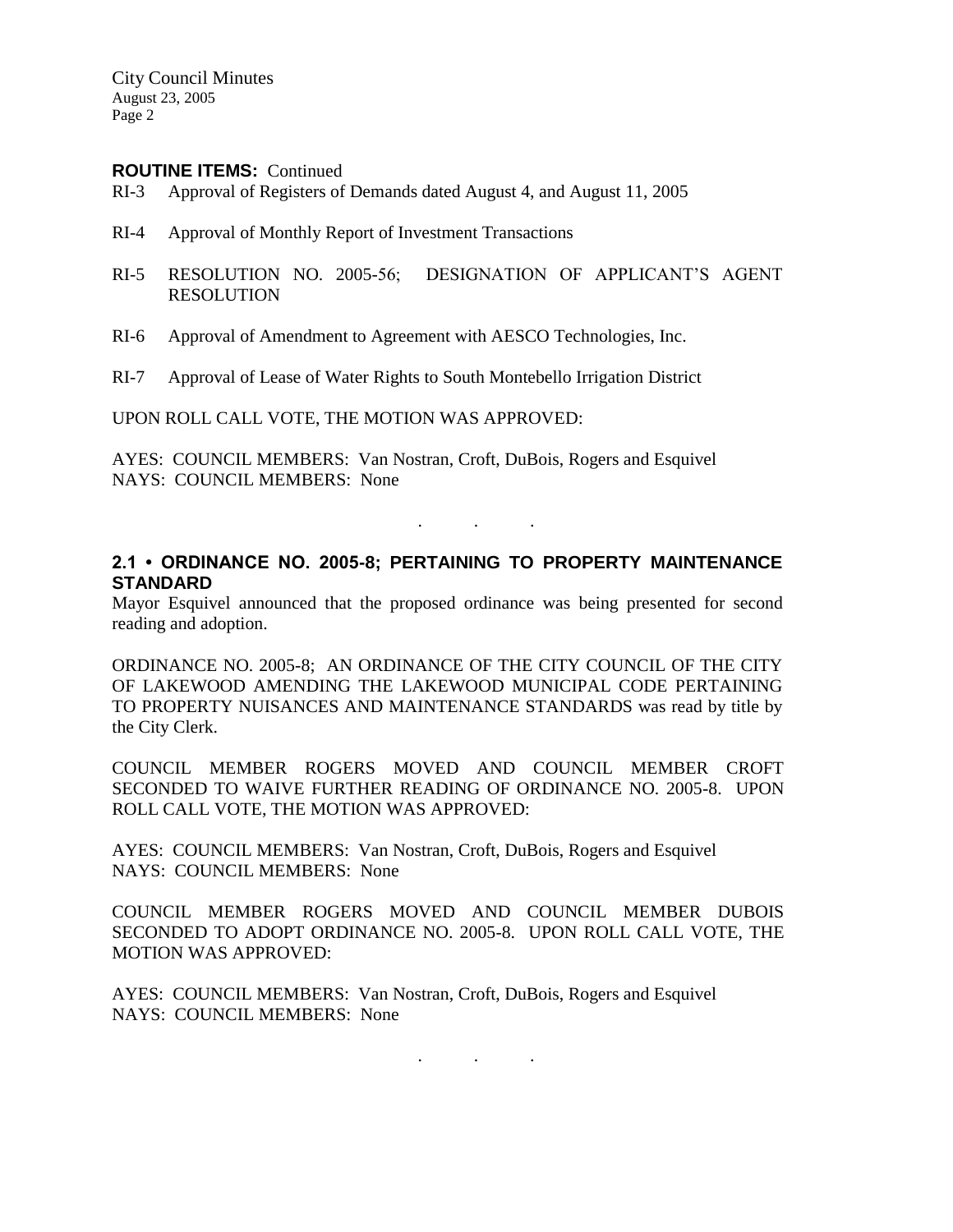# **1.1 • CONGESTION MANAGEMENT PROGRAM CONFORMANCE SELF-CERTIFICATION PROCESS**

Community Development Director Chuck Ebner presented an oral report based on the memo contained in the agenda and stated that in compliance with State law, the City was part of a Congestion Management Program developed by the Los Angeles County Metropolitan Transportation Authority. He advised that as part of the program, the City was required to hold a public hearing annually and self-certify conformance with the Program. It was the recommendation of staff that the City Council hold a public hearing and then adopt the proposed resolution finding the City to be in conformance with the Congestion Management Program and adopting the CMP Local Development Report.

RESOLUTION NO. 2005-57; A RESOLUTION OF THE CITY COUNCIL OF THE CITY OF LAKEWOOD, CALIFORNIA, FINDING THE CITY TO BE IN CONFORMANCE WITH THE CONGESTION MANAGEMENT PROGRAM (CMP) AND ADOPTING THE CMP LOCAL DEVELOPMENT REPORT, IN ACCORDANCE WITH CALIFORNIA GOVERNMENT CODE SECTION 65089

Mayor Esquivel opened the public hearing at 7:49 p.m. and called for anyone in the audience wishing to address the City Council on this matter. There was no response.

VICE MAYOR VAN NOSTRAN MOVED AND COUNCIL MEMBER CROFT SECONDED TO APPROVE STAFF'S RECOMMENDATION. UPON ROLL CALL VOTE, THE MOTION WAS APPROVED:

AYES: COUNCIL MEMBERS: Van Nostran, Croft, DuBois, Rogers and Esquivel NAYS: COUNCIL MEMBERS: None

# **1.2 • REVIEW OF THE DECISION OF THE PLANNING AND ENVIRONMENT COMMISSION ON CONDITIONAL USE PERMIT NO. 778, 3500 SOUTH STREET**

. . .

The Director of Community Development displayed slides and presented an oral report based on the memo contained in the agenda. He reported that 7-Eleven, Inc. had submitted an application for a Conditional Use Permit to allow the sale of beer and wine for off-site consumption at a store to be located at 3500 South Street. He stated that the matter had been heard and approved by the Planning and Environment Commission on June 2, 2005. Subsequent to the hearing, an appeal of the Commission's decision had been filed by St. Pancratius Church and School and Council Member Croft had requested a City Council review of the matter, citing additional evidence that had not been available at the time of the Commission hearing. At the appeal hearing on July 26, 2005, the City Council had voted to conduct a hearing *de novo* to receive new evidence and testimony. He advised that the subject site was located on the suggested route-to-school map and that the State Alcohol Beverage Control Board considered crime statistics of only the census tract where the requested permit was located, not adjacent tracts. He concluded by stating that the City Council had three options for action, including the adoption of a resolution affirming the decision of the Planning and Environment Commission, a resolution affirming the Commission's decision with modified conditions, or directing staff to prepare a resolution denying CUP No. 778.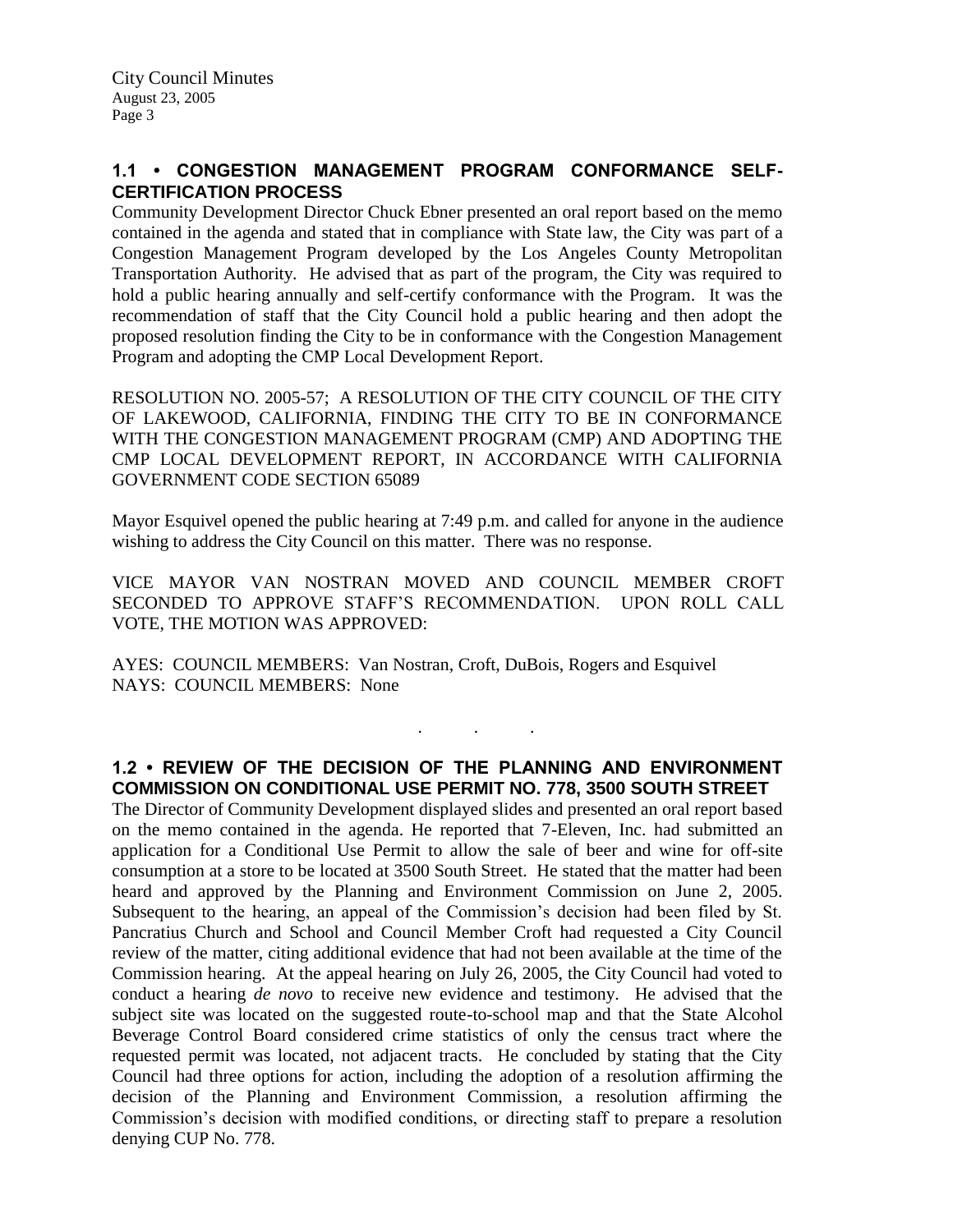# **1.2 • REVIEW OF THE DECISION OF THE PLANNING AND ENVIRONMENT COMMISSION ON CUP NO. 778, 3500 SOUTH STREET** - Continued

Captain Dave Fender, Commander of the Lakewood Sheriff's Station, presenting statistics regarding the number of arrests involving alcohol, stated that alcohol could be considered a contributing factor in many crimes. He advised that immediately adjacent to the area where the convenience store was to be located, were the two highest crime areas in the City of Long Beach. He also noted that there had been a 7-Eleven convenience store located nearby, which had since been abandoned due to a fire, that had been the source for more than double the amount of calls for law enforcement services generally associated with such a use. He concluded by stating that due to the proximity to a high crime area, the Sheriff's Department would recommend denial of the Conditional Use Permit.

Council Member Croft determined from Captain Fender that the location of such a use directly adjacent to a large parking structure would make law enforcement responses much more difficult.

Responding to questions from Council Member Rogers, Captain Fender stated that 24-hour uses, such as convenience stores, tended to generate more late night traffic and calls for service. He also stated that the absence of alcohol sales at such a location would make the use much less attractive for loitering.

Captain Fender responded to questions from Council Member DuBois by stating that although imposing conditions would help, there would still be problems associated with this type of use and that although 7-Eleven had proposed a state-of-the-art security system, it was unproven as it had yet to be utilized in any other location.

Vice Mayor Van Nostran confirmed with Captain Fender that the former 7-Eleven location that had generated all of the calls for service had been selling alcoholic beverages.

Mayor Esquivel opened the public hearing at 8:20 p.m. and called for anyone in the audience wishing to address the City Council on this matter.

Ira Handelman, a consultant for 7-Eleven, Inc., stated that most people shopping in their stores were good people who would not cause problems for the neighboring properties. He stated that the corporation had agreed to the conditions imposed by the Planning and Environment Commission and had additionally offered to limit the sales of alcoholic beverages to a 10 a.m.-10 p.m. time period. He stated that the corporation was the industry leader in training and that the proposed interactive security system would offer improved protection. He concluded by stating that 7-Eleven, Inc. wanted to be a good neighbor.

Wayne Fisher, representing the 7-Eleven corporation, stated that he was responsible for nearly 100 stores and that the corporation provided field consultants to visit each location twice weekly to ensure that standards were maintained.

Responding to a question from Council Member Croft, Mr. Fisher stated that the previous location had experienced problems that were in part due to the other tenants at the location.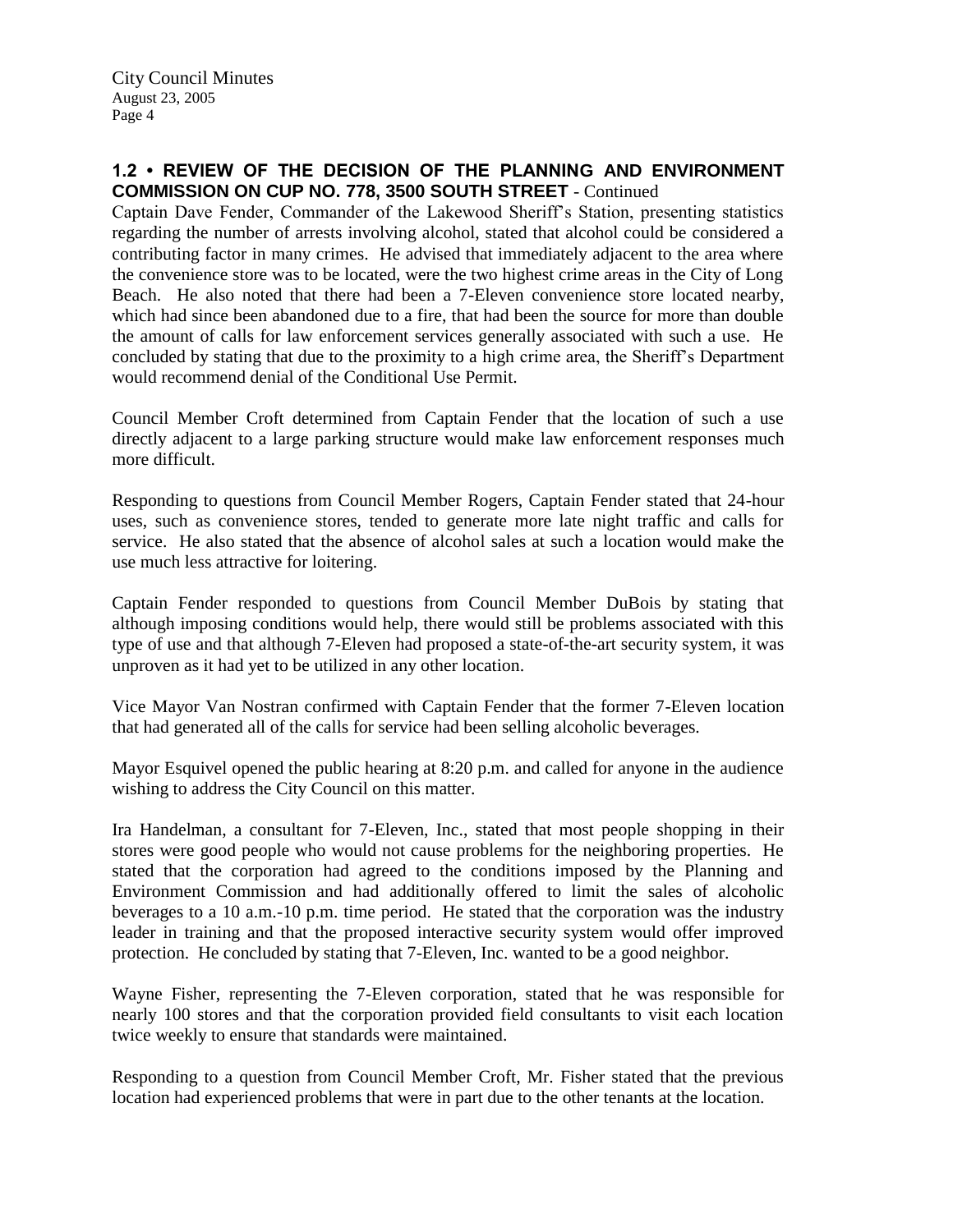# **1.2 • REVIEW OF THE DECISION OF THE PLANNING AND ENVIRONMENT COMMISSION ON CUP NO. 778, 3500 SOUTH STREET** - Continued

Mr. Fisher confirmed for Council Member DuBois that there were other 7-Eleven locations that did not sell beer and wine.

Council Member Rogers inquired why the 7-Eleven uses seemed to have a poor reputation in some cities. Mr. Fisher disagreed with that assessment, stating that 7-Eleven put considerable effort into being good neighbors.

. . .

. . .

At 8:38 p.m., Mayor Esquivel called for a brief recess. At 8:45 p.m., the City Council Meeting was reconvened.

Monsignor Joseph Greeley, St. Pancratius Church, stated that the proposed 7-Eleven was located only 180 feet away from the Church and School property, causing concern for the safety of the children in attendance. He expressed concern about the sale of alcoholic beverages increasing the incidents of crime in the neighborhood and asked the City Council to deny the application for Conditional Use Permit.

Karen Toussant spoke about the undue concentration of alcohol sales in the subject area.

Pat Hunter expressed concerns about increased traffic and traffic safety.

Tom Hitchcock felt the sale of alcoholic beverages would attract criminal activity.

Michael McCarthy, Carol Kulesza, Susan DeoGracias, Kevin Gates, Peggy O'Neil Kubachka, Ashley Kubachka, Vincent DeoGracias, Susan Dobson, Sonny Araquel and Robert Dutil speaking as concerned teachers, administrators, parents, students and neighbors, requested the City Council deny the permit.

Michael Hunn, representing Lakewood Regional Medical Center, expressed concern about the impacts to their facility, especially the parking structure immediately adjacent to the proposed convenience store location.

Joy Janes stated that as a member of the Planning and Environment Commission, the fact that conditions, including improved security, could be imposed as part of the permit process had weighed heavily with the Commission.

Ira Handelman thanked the speakers for their courtesy in addressing this issue and advised that the 7-Eleven corporation planned to move forward at the subject location, even if the sale of beer and wine were to be denied.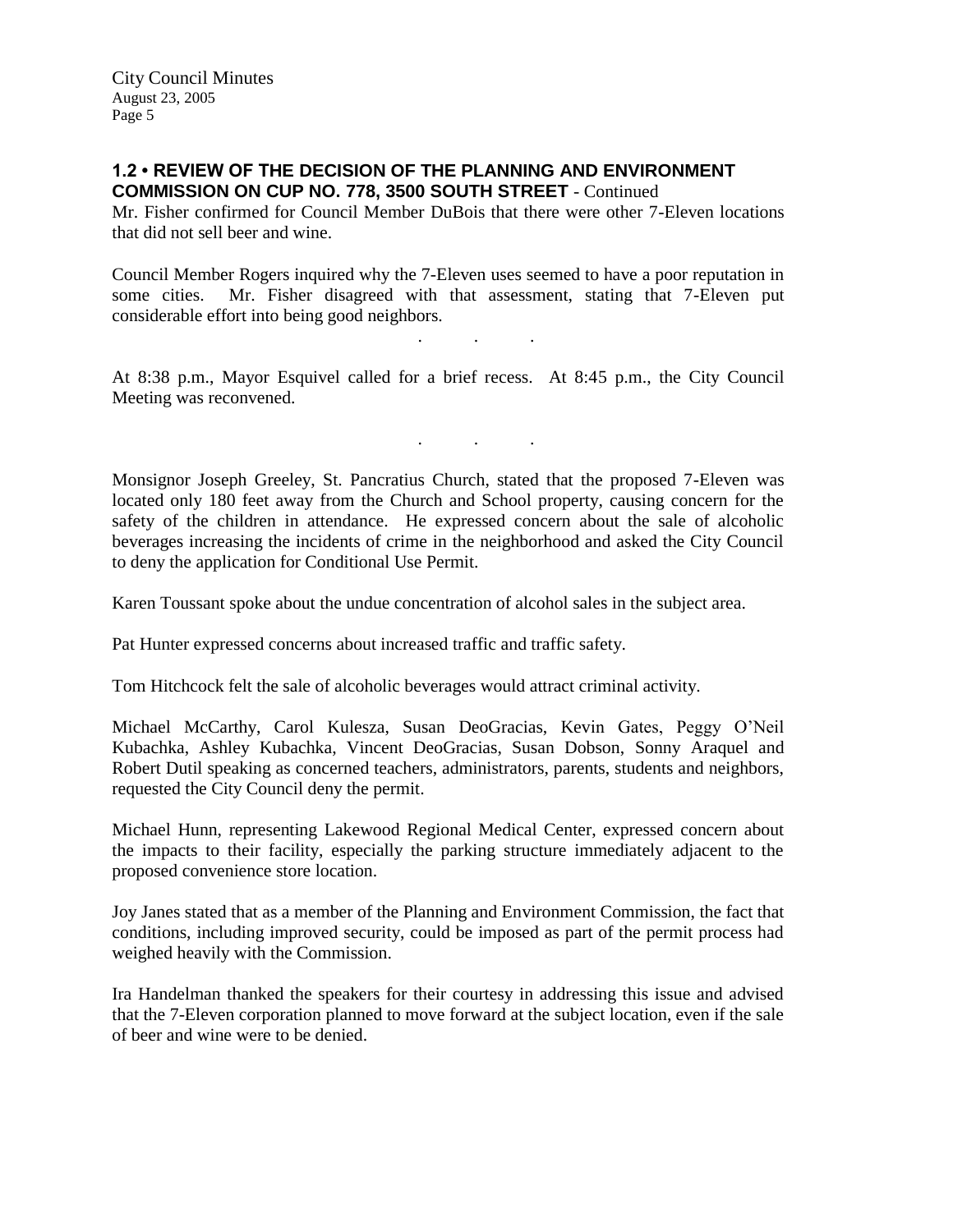# **1.2 • REVIEW OF THE DECISION OF THE PLANNING AND ENVIRONMENT COMMISSION ON CUP NO. 778, 3500 SOUTH STREET** - Continued

City Attorney Steve Skolnik advised that following City Council deliberations, there were three options for action. He noted that should the City Council decide to deny the application for Conditional Use Permit, a resolution would need to be prepared and adopted at the next regular City Council meeting.

Council Member DuBois stated that while she did not believe that 7-Eleven was a bad business, having heard the testimony and evidence presented she would support the denial of the Conditional Use Permit application.

COUNCIL MEMBER DUBOIS MOVED AND COUNCIL MEMBER ROGERS SECONDED TO DIRECT STAFF TO PREPARE A RESOLUTION DENYING CONDITIONAL USE PERMIT NO. 778.

Council Member Croft stated he had brought this case before the City Council because he had felt that the Planning and Environment Commission had not been provided with all of the relevant evidence at their hearing. He stated that while he had nothing against 7-Eleven, the sale of alcoholic beverages at the proposed location provided too much potential for increased crime.

Vice Mayor Van Nostran stated that the concerns expressed by the Sheriff's Department should not be taken lightly and that especially with children walking past this location to get to school, the sale of beer and wine at the subject location would not be a wise move.

Council Member Rogers determined from the City Attorney that unless a Conditional Use Permit were granted for the location, no conditions could be imposed.

The City Attorney advised that the 7-Eleven convenience store was an allowable use for the zoning of the subject location and that other than needing a Conditional Use Permit to sell beer and wine, only a business license would be required to operate the store.

Council Member Rogers stated that considering the proximity to a high crime area, he would hope that the 7-Eleven operators would voluntarily adhere to the conditions recommended by the Planning and Environment Commission in order to preserve the quality of life for the neighboring properties.

UPON ROLL CALL VOTE, THE MOTION WAS APPROVED:

AYES: COUNCIL MEMBERS: Van Nostran, Croft, DuBois, Rogers and Esquivel NAYS: COUNCIL MEMBERS: None

. . .

At 9:45 p.m., the Regular Meeting of the City Council was recessed for the Meeting of the Lakewood Redevelopment Agency. At 9:47 p.m., the City Council Meeting was reconvened.

. . .